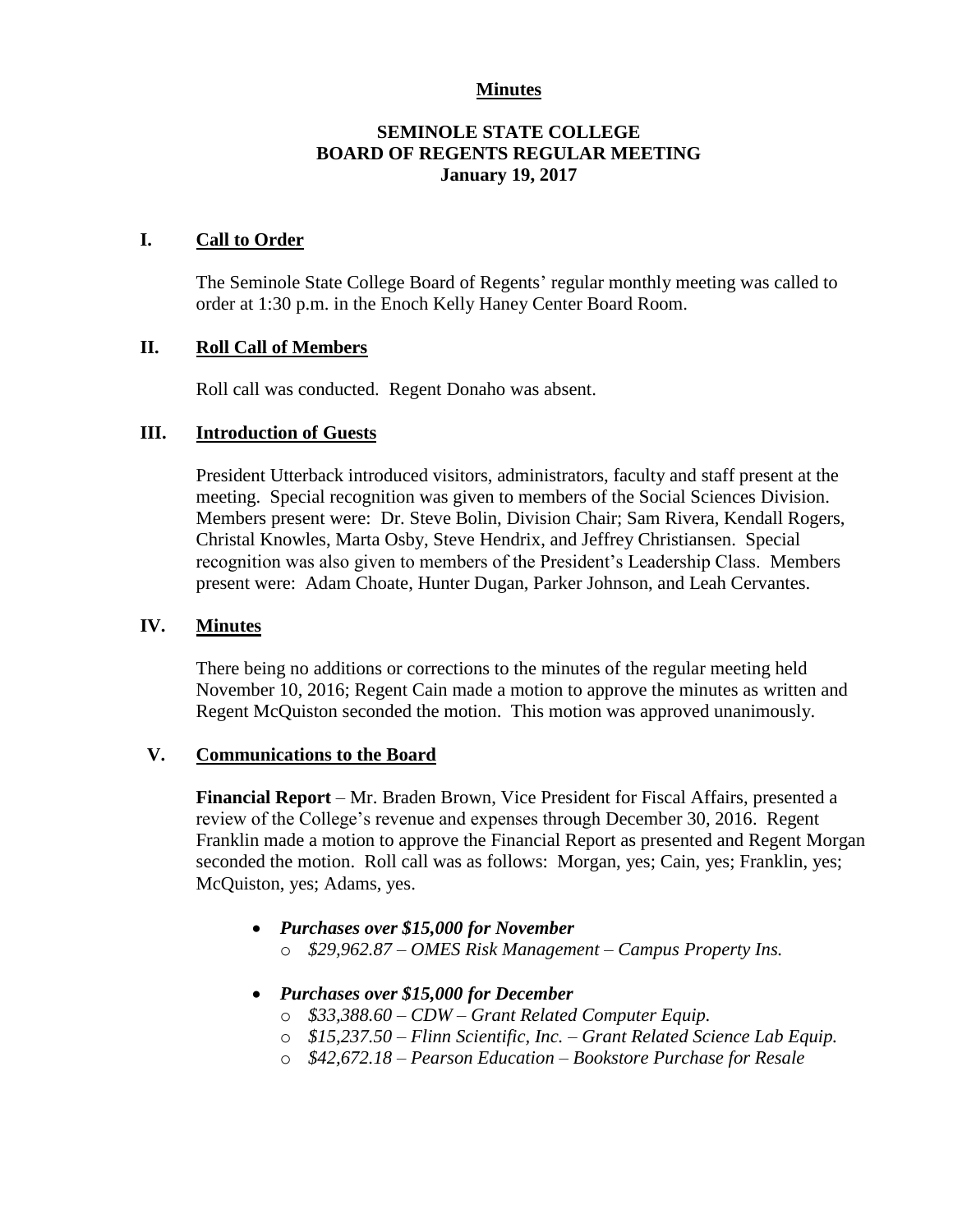**Minutes** SSC Board of Regents Regular Meeting January 19, 2017 Page 2

## **VI. Hearing of Delegations**

None

# **VII. President's Report**

President Utterback discussed items under the President's Report and the Business portion of the agenda by utilizing a PowerPoint presentation. (See enclosed copy of the PowerPoint presentation.)

*Personnel Update* – President Utterback informed the Board members that Angela Harjo has been hired as a Talent Search Advisor and Stephanie Dirlbeck has been hired as a GEAR UP Advisor. Also, Sam Rivera's position will now be Instructor/Advisor and Ed Lemmings' position will be Director of Campus Safety and Security.

*Campus Activities***–** President Utterback told Board members about several recent and upcoming campus activities. These were:

- "SSC Night at the Lights" was held at Magnolia Park
- PLC students visited the Oklahoma City Bombing Memorial
- A "Coffee with the President" was held in early December
- SSC students held a food drive benefitting the Seminole Food Pantry
- A De-Stressor Week was held the week before finals were given
- The Seminole Chamber of Commerce recognized Jason Cook as the Educator of the Month and Kristin Dunn as the Support Staff of the Month
- SSC Athletes wrapped over 700 gifts for the Annual Rotary Community Christmas Dinner
- SSC students, faculty and staff participated in Operation Holiday Cheer
- The SSC Educational Foundation held their annual Holiday Event and raised over \$34,000
- SSC Employees completed a step-based walking challenge
- SSC Employees collected gifts for little angels
- President Utterback gave the Board members a sports update and a showed highlight video on an incoming tennis player
- President Utterback gave the Board members an update on the Boren Center construction
- The Oklahoma State Regents gave SSC notice that the "Peek Into Engineering" program has been funded for another year
- The Native American Student Association visited the Seminole Nation of Oklahoma
- SSC held a Martin Luther King Day and Black History observance event
- Regent Ray McQuiston was given a promotion at VF Jeanswear to Director of **Distribution**
- President Utterback visited with Devery Youngblood about a new organization called *Oklahoma Tomorrow*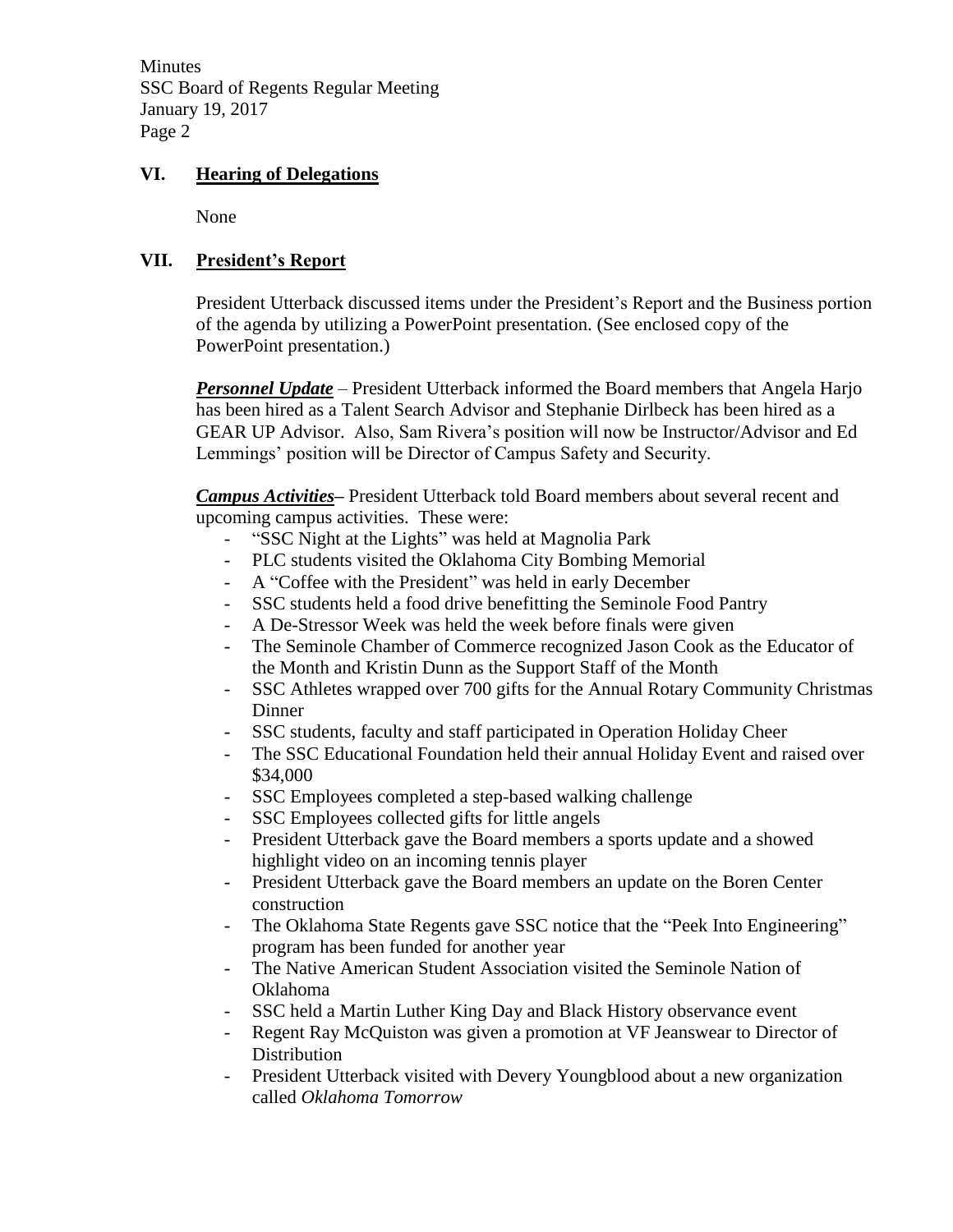**Minutes** SSC Board of Regents Regular Meeting January 19, 2017 Page 3

> *Upcoming Events* – President Utterback informed the Board members of several upcoming events. These were: The Dixie Woodall Court Dedication is to be held January 23rd. Higher Education Day will be held on February 14<sup>th</sup> and The Trojan Alumni Baseball Banquet will be held on February 4<sup>th</sup>.

*Highlights of 2016* – President Utterback presented a document highlighting campus activities in 2016. President Utterback said he was hopeful that all faculty, staff and administration would share pride in these accomplishments.

## **VIII. Business**

**Motion to Enter into Executive Session** –The Board retired into executive session to discuss the terms of his employment. Regent McQuiston made a motion to enter into executive session and Regent Morgan seconded this motion. Roll call was as follows: Morgan, yes; Cain, yes; Franklin, yes; McQuiston, yes; Adams, yes.

**Motion to Enter into Open Session** – Regent Morgan recommended that the Board enter back into open session to present a motion on the items discussed in executive session. Regent Cain made a motion to enter back into open session and Regent Morgan seconded this motion. Roll call was as follows: Morgan, yes; Cain, yes; Franklin, yes; McQuiston, yes; Adams, yes.

**Consideration of Terms of Employment of Dr. James W. Utterback as President of Seminole State College** – Regent Adams stated that the Board appreciated the service of Dr. Utterback and approved his desire to retire as President of Seminole State College effective June 30, 2017. Regent McQuiston made a motion to accept President Utterback's retirement as presented. Regent Franklin seconded this motion. Roll call was as follows: Morgan, yes; Cain, yes; Franklin, yes; McQuiston, yes; Adams, yes.

**Consideration and Action regarding the terms of employment of Lana Reynolds** – Regent Morgan made a motion to appoint Ms. Lana Reynolds as Executive Vice President and Acting President in the absence of President Utterback and effective June 30, 2017. Ms. Reynolds would become Acting President with contract details as discussed. Regent Cain seconded this motion. Regent Morgan expressed his appreciation to Ms. Reynols and her loyalty and dedication to Seminole State College. Roll call was as follows: Morgan, yes; Cain, yes; Franklin, yes; McQuiston, yes; Adams, yes.

## **IX. Consent Agenda**

Regents were presented information concerning items on the Consent Agenda. President Utterback recommended approval of these items. Regent Morgan made a motion to approve the Consent Agenda items and Regent Cain seconded the motion. Roll call vote was as follows: Morgan, yes; Cain, yes; Franklin, yes; McQuiston, yes; Adams, yes.

Ratification of the following items:

Renewal of annual contract with Suzie Brewster  $\&$  Associates for consulting services.